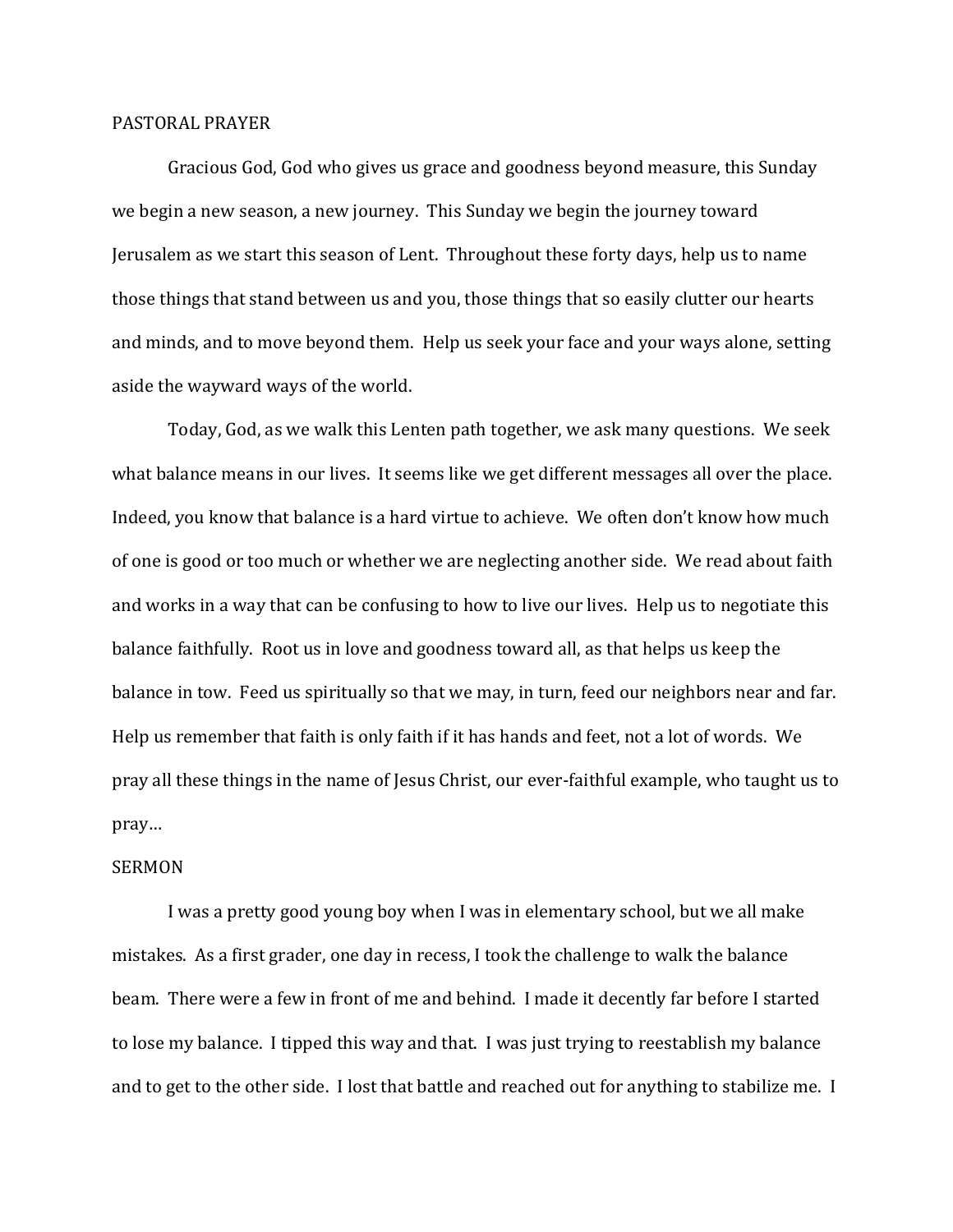found something but it wasn't the right thing to grab ahold of. The girl in front of me had a ponytail, and I unknowingly grabbed it in my mission to stay balanced. We both went tumbling down. It wasn't too far down, and we were both uninjured. I felt like a fool and apologized profusely, but she thought I had done it on purpose. She went and told the teacher, and as the kid who never wanted to get in trouble, I found I had unintentionally got in trouble by not maintaining my balance and suffering those consequences.

 When you hear it right off the bat, the word "balance" is scary. Partly, it speaks to your daily life. You may say that you need to find balance between work and play, between taking care of yourself and taking care of others. Just like the trained Olympians performing all kinds of tricks on a balance beam, it seems like one little slip will send you over the edge. I know this from experience. Indeed, if we do not have balance, we can get into trouble as well, but with burnout, health troubles, and so forth. On the other hand, you also have the picture of the teeter-totter, the other playground mechanism on which you don't want balance. The Christian life is another place where we seek out what it means to "balance," although it is not that straightforward.

This Sunday, I pick up a new question from the basket. "How do we find a balance between church 'work' and spirituality and being fed?" Indeed, that is a difficult question, as it is a balance we all search for. The lifelong journey probably cannot be summed up in one sermon, but let's start a discussion. Balance as a whole is seems to be a virtue on which the Christian life teeters back and forth, but maybe, when we look deeply at it, we see that balance really isn't balance at all. Perhaps what we often see is balance is more of a partnership. Let's explore together balance in the bible and what it means to carry a life of spiritual growth and the work of the Body of Christ.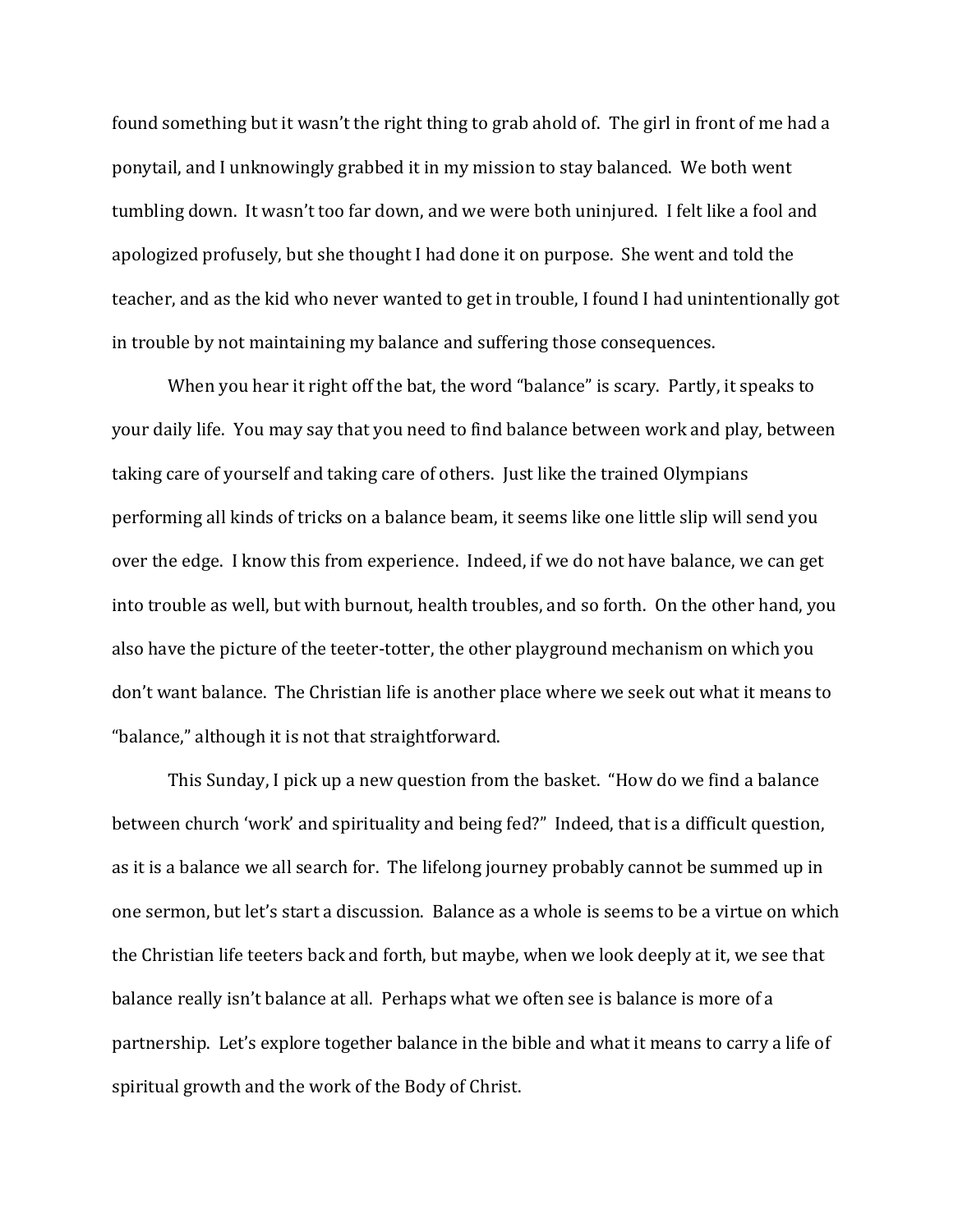Balance is an ongoing theme in the bible. We see this in the two passages from scripture today. First, we look at the book of Romans, Paul's final theological discussion. The Book of Romans is the foremost statement on grace in the Bible. He argues with a hypothetical opponent about the balance between grace and sin. "Should we continue in sin in order that grace may abound? By no means!" says Paul. There is no greater rebuttal than that in the Greek for Paul. In this case, balance doesn't really exist; we are to neglect sin in favor of the grace and the freedom from sin. This is known as sanctification, a purification that occurs through grace over time with devotion and growth in the Christian life. Grace does not depend on a balance but knows that we will sin as human beings throughout our lives. As Christians, we do not seek to do it, but we will. Our attitude toward sin is that we have died a kind of death with Christ where we die to sinful life. We die to lifting ourselves up. We die to neglecting others and treating others wastefully. We die to neglecting the service of God. In this case, we have the teeter totter. There is no balance between the two; one should be at the bottom while the other is lifted up. However, through our death to service that is not constructive to ourselves, our neighbor, or to God, we become empowered to live the life we are called to, a life of feeding and serving.

 The other balance we look at in scripture today is the more complex balance. Part of this question goes to naming what it means to be a faithful Christian in the world today. It is a difficult thing, no doubt. For that, I turn to one of my favorite passages, from the book of James. "What good is it, my brothers and sisters, if you say you have faith but do not have works? Can faith save you?" In a way, it seems that the author is arguing about two different things. The author may seem to be saying that works are more important than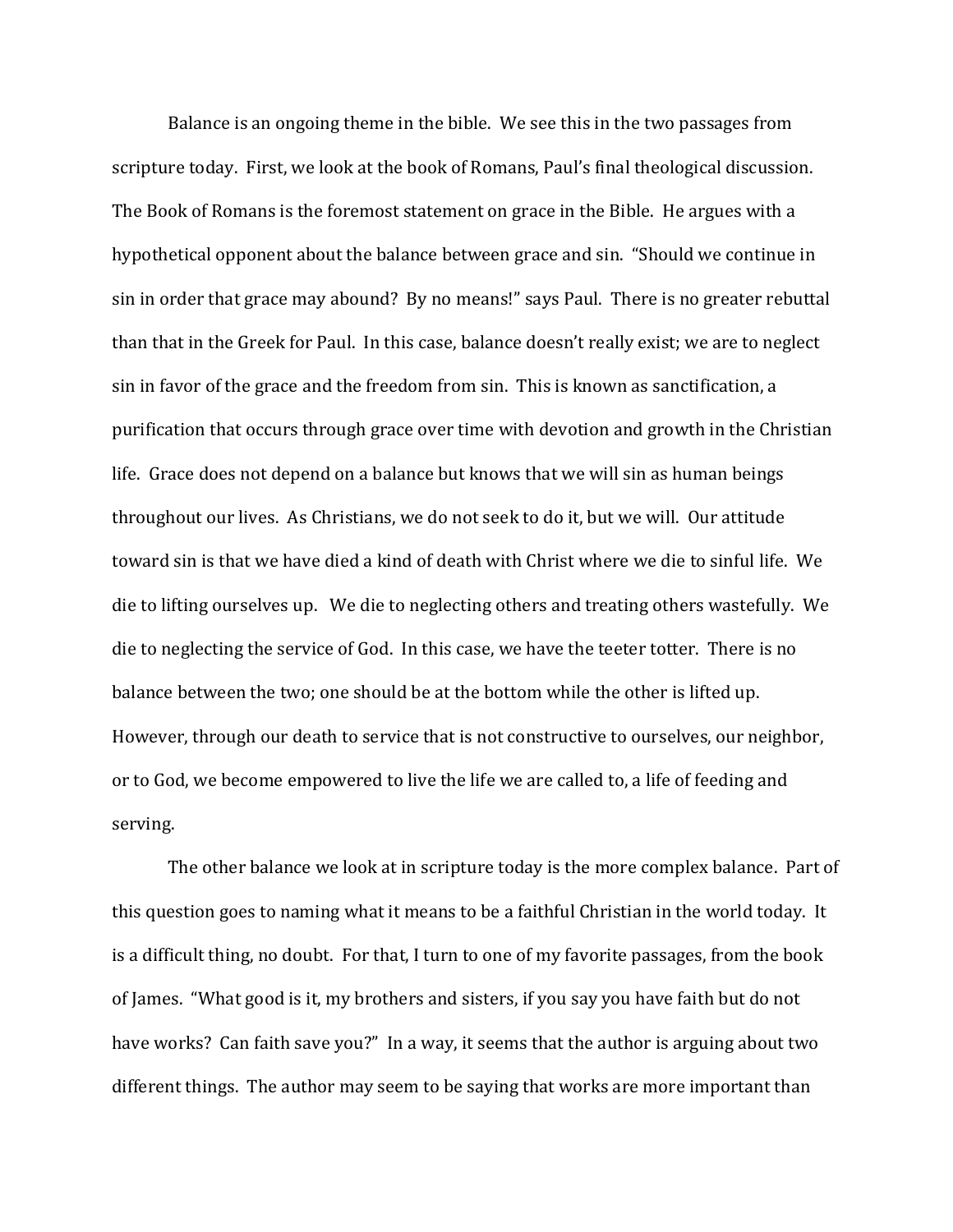faith. I believe this is a grave misinterpretation. Works are not better than faith, and faith is not better than works. What is not implied well is that one is intended to spark the other; faith brings about works. If there are no works to bring the faith to life and into the world, then it really isn't faith. It is something passive and lifeless. They work together; our true faith brings our actions to life.

 I have to confess that I find it really annoying when prayer and talk of spirituality is the bottom line of Christianity. You are considered "pious" if bible reading, contemplation, and prayer are the sum of your faith practice. I don't believe that is really faithful, and that is what James seeks as well. The prophets throughout the Old Testament slammed the people because they wanted to rest on their laurels with what they considered faithfulness. In the same way, that was not Jesus. Jesus' ministry went out among the people, doing actions filled with support and guidance. I think this question interprets this fact well and hits the nail right on the head. On the one hand, we need to be fed. Spirituality, prayer, bible reading, and all these functions of the Christian life are to feed us. But feeding us also needs to take us somewhere. Feeding has a purpose, and that purpose is to do something with the energy we take in through our spiritual practice. That is where the works part of the equation comes in.

 Perhaps the best way to sum up this question is not about arriving at a balance but an order or a cycle. Just as we need to feed our bodies before we go about any work, we need to feed our souls and spirits for the work of the Body of Christ. We need scripture reading to empower what we do and to teach us what is faithful. We need prayer to commune with God. We need worship to reorient ourselves to what is important. We need time with community to work together for the purposes of God and to be the naturally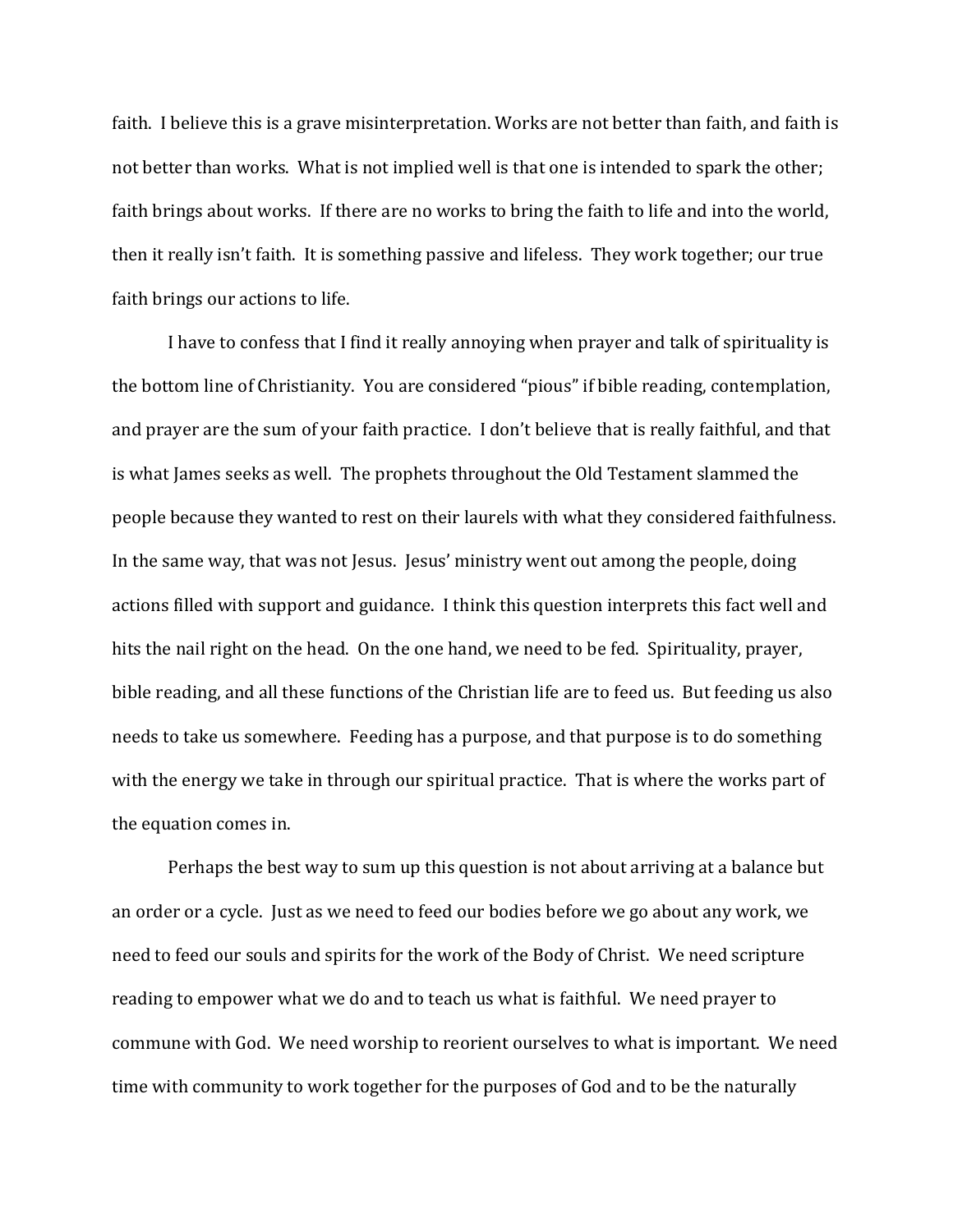relational people we were created to be. All of these are integral, but that is not the end of the story. This is where the work begins. All too often the church as viewed as a finish line when it should be seen as the starting line. We have a sign outside the church that says that worship is over; let the service begin. After so many viewings, the message can get lost in familiarity, but the message is just as relevant now as it ever was. Another question I could derive from the original question put to me is, "what is the basis of being fed spiritually?"

 James talked all about how works give faith its meaning because it supplies faith with something to be seen and done. There is one thing we have not discussed that gives the faith behind the works power, what feeds our faith. Note that faith is a practice. James brought this to life with his discussion of faith being brought to completion with works. It is not simply belief. We do ourselves a disservice to consider faith a set of ideas that we agree upon; that, according to James, is a dead faith. That drains faith of all its power by making it a passive concept. Faith is active, but faith has a particular fuel. How do we grow and empower faith? Faith's fuel is in the basis of the Christian life: love. Love is the guiding force that gives faith its strength. Love gives the power to our spirituality because that is how we grow to know God. Indeed, what is spirituality if not to learn to love God through God's love and love our neighbors? I read a quote the other day, but I don't remember the original author. It said, "God doesn't ask us to serve the poor. God asks us to love the poor. If you love the poor, you will want to serve the poor." We do for others because we love them, and that love wants nothing in return but their happiness. Think about any of your close relationships where you love deeply. Perhaps this could be a relationship with your spouse, your child, your grandchild, a close friend. What would you do for this person? I think of those whom I deeply love, and there are very few things in my power I would not